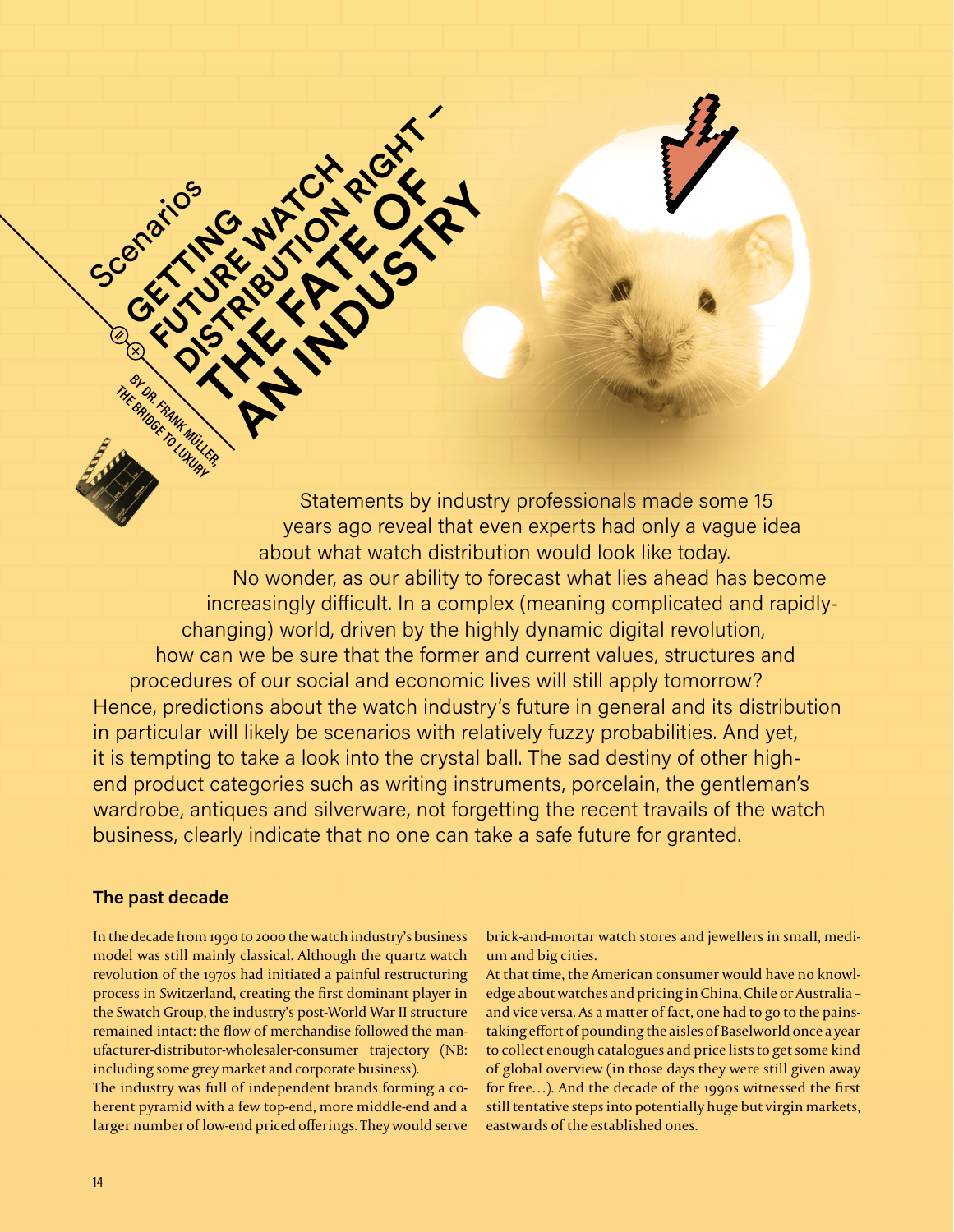### **The heyday**

Around the turn of the millennium, five major forces started to impact the industry and, consequently, watch distribution:

- The renaissance of the expensive mechanical timekeeper,
- the introduction of more modern branding,
- the internet revolution,
- an accelerating process of concentration at the manufacturing and wholesale level,

• a shift in the commercial focus.

Despite the quartz crisis, the Swiss watch industry had fortunately preserved its ability to invent and manufacture traditional fine mechanical movements, when consumers' interest in traditional watchmaking returned suddenly in the early 1990s. With companies such as Blancpain *("Since 1735 there has never been a quartz Blancpain, and there never will be")* and TAG Heuer *("Don't crack under pressure")*, branding was modernised to offer consumers devices that would indicate not only the time, but also their social status. The internet started to give birth to new communication platforms that could spread information about brands, new products and their availability on a global scale. Collectors could share their enthusiasm internationally in pioneering forums like timezone.com or LOG (Lange Owners' Group).

Due to their substantial resources, worldwide networks and manufacturing abilities, the bigger groups were able to leverage their business and initiate a process of brand acquisition and concentration (e.g. Les Manufactures Horlogères/Richemont, 2001) and supplier integration (cases, dials, hands etc.).

On the distribution side, smaller family-owned brick-andmortar stores outside of the big cities started to vanish, while a few in metropolises grew into national, sometimes even international chains. Reaching the markets through distributors or agents became a secondary priority for groups and brands. They now preferred establishing their own regional hubs and dealing with wholesalers directly.

This led to new forms of partnerships with classical watch and jewellery stores, translating into more co-funded and co-organised marketing efforts in advertising, PR and events. To enhance recognition and image further, these partners were asked to install the suppliers' branded showcases, displays and shop-in-shops – leading often to awkward-looking patchworks. And, in their quest for even more ways to boost sales and profits, brands commenced to truly integrate vertically towards the customer by opening boutiques (retailing), first as franchised projects with wholesalers, and later as their own stores.

Furthermore, some brands experimented with factory outlets as a way of liquidating old stock. And based on the 1990s' groundwork in emerging markets, major players were now able to benefit from the huge interest in Swiss and by then also German fine watchmaking in the former Soviet Union, the Middle East and, particularly, the Peoples' Republic of China – while often neglecting their traditional markets.

These five forces were the drivers of an astonishing success story: Swiss exports of mechanical watches with a value of more than 3,000 CHF per unit would grow by 12.2% from 2000 to 2015 – on an annual average! And this was done while simultaneously absorbing such disturbing events as  $q/n$ , SARS, and the Lehman Brothers and Euro crises.

#### **New realities**

Today, the watch industry is in bad shape. It is struggling not with the usual cyclical economic downturn, but with an existential crisis. The reasons are related to the same five forces described above, while new ones have appeared alongside. Some problems have come upon the industry from the outside, and yet many have been homemade.

• The hype over the traditional and fine mechanical wristwatch as the industry's main growth driver is over. Since 2012, the share of exported expensive watches (value +3,000 CHF per unit) of all exports has remained stable at 60% (2000: 23%) – and if it were to grow again then it would be merely a statistical effect, as Switzerland continues to export less inexpensive timepieces.

• The consumer is changing. Across many related high-end product categories, shoppers simply care less about luxury and prestige (the "millennial" phenomenon). The customer base is shrinking as the demographic factor sets in (Europe, Japan, China). According to the United Nations, the growth rate of people aged between 25–59 years will be halved in the next 35 years, while the 60+ age group is expected to rise by 240%. Of course, the BRICs will continue to provide new middle-class consumers, but there will be far less potential than in the past.

• Examples of truly innovative marketing and product concepts from the traditional brands over the last 10 years are few and far between. Patek Philippe, Hublot, MB&F, Richard Mille and Nixon could be named as rare examples.

• The smartwatch meteorite has hit the industry completely unprepared. In the space of just a few years, Apple, Samsung & Co. now sell almost as many timepieces as Switzerland exports (21.1 million units in 2016). With high-end watch brands introducing Android-based timekeepers too (TAG Heuer, Montblanc), and the advent of 3D printing, LIGA, silicon et al., classical watchmaking continues to be replaced (e.g. cases). And with information being so abundantly available on the internet, the technical revolution will continue to downgrade the myth of the fine traditional wristwatch further. At the same time, omnipresent smartphones and tablets continue to render classical timepieces obsolete. At worst, the fine watch will become a niche collector's item like a Japanese maki-e fountain pen.

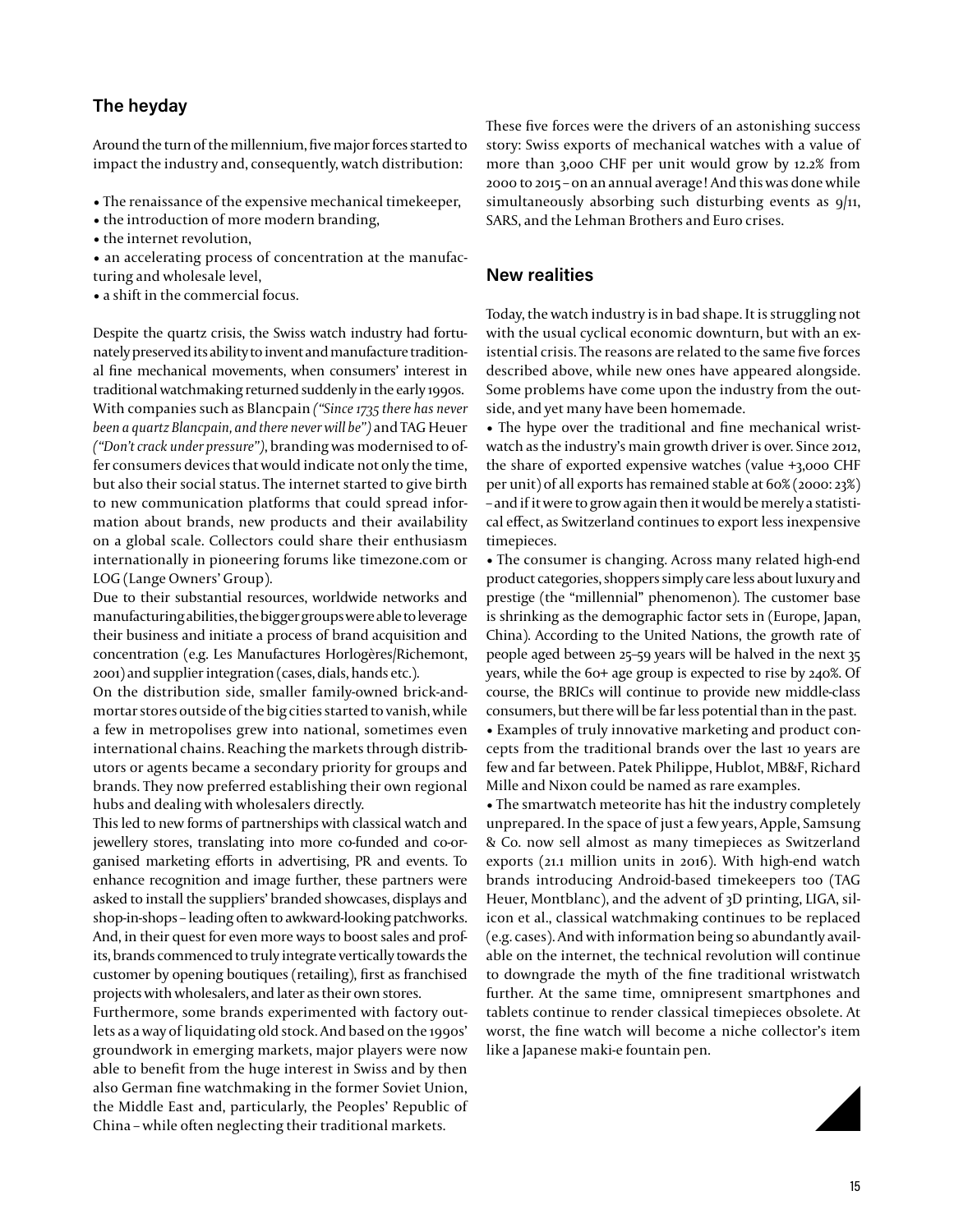

Exclusivity = price points; volume = size of business. Scenario 1: healthy industry; Scenario 2: bigger volume business is pushed by global groups, yet independent brands disappear; Scenario 3: a growing business yet a shrinking one at the high end, due to the indiference of luxury watch consumers; Scenario 4: an overall shrinking industry due to declining demand, substitution by the smartwatch and industry mistakes.

• Up to today, the industry has rarely passed up any opportunity for a commercial push. On an annual basis, some 1,500 brands introduce around 15,000 to 20,000 new models – consumer overkill. Many firms have followed the car industry in introducing every possible category from A to Z, in order not to miss out (sports and pilots' watches, traditional ones, master lines, ladies etc.).

• Wholesale, retail, online shops, factory outlets and so many new ways of selling watches create a complex multichannel environment in which ambitious sales targets lead to an overflow of merchandise, eventually fuelling discounting and grey markets. Today, the liquidation price tag offered by grey market and online dealers for the slow-movers of any watch brand is some mere 20 cents on the MSRP dollar – and that means at variable production cost! Investments into retailing aimed at controlling the flow of products, prices, services and so on obviously make no sense if at the same time parallel channels are heavily nourished. 1674/1671/2017/2020<br>1672/1672/2020<br>16 Expease of District of District of District of District of District of District of District of District of Di

#### **The decisive factor**

The key to the survival of brands, groups and the industry itself in this new, tough and perhaps even end game is very much related to the distribution question: commercial ambition and commercial discipline. Most of the industry's current problems are self-inflicted, and caused by one essential misstep: greed. The key to survival is control over distribution, which nowadays essentially means control of online commerce, which implies control of goods being sold, which is linked to a company's reasonable long-term business plan and the management team's ability and willingness to stick to it.

Some players have understood the challenge: in 2016, Richemont started to buy back merchandise from wholesalers to clean up the market. With a share in Net-à-Porter, the same group keeps a foot in the door of internet selling platforms to control online commerce – for the same reason LVMH has recently launched 24 Sèvres. Good moves. Richemont has created a foundation for preserving traditional craftsmanship, while LVMH is investing in small luxury start-ups to keep the luxury industry's offering alive and colourful. Good moves, too. Only if brand strategy and commercial ambitions are realistic, appropriate, long-term and converted into healthy distribution environments can the essence of the prestige of the luxury watch industry be defended: exclusivity!

# **The crystal ball**

However, in a stagnant and saturated watch market that will grow only moderately in the future (basically in line with national GDPs), even the most disciplined brands may give in and make short-term compromises. Gaining market share will be king. But what if, following the experience of other luxury segments, the market for mid-end and high-end watchmaking even shrinks?

The industry's homework for the future will obviously include more refined customer segmentation and marketing (including the elderly target group), truly creative branding concepts with epic story-telling, synergies and cost-sensitive lean operations, better customer service at reasonable prices, innovation and so on.

But most importantly, the industry needs to leave its comfort zone and admit that the glorious past cannot be extrapolated any more. Yes, national banks change currency exchange rates and yes, governments introduce anti-corruption rules without informing the watch industry in advance. While it is a common industry experience that, every three to four years, major external calamities hit, most budgeting cycles from the corporate profit and loss statement down to single business plans for brand boutiques are based on a time horizon of generally no more than three years. Under such procedures, who feels obliged and is encouraged to bother about the next 10 to 20 years and to incorporate contingency plans for likely crises? The industry will be best served if – for a change – it expects the worst. So what can be expected from the future?